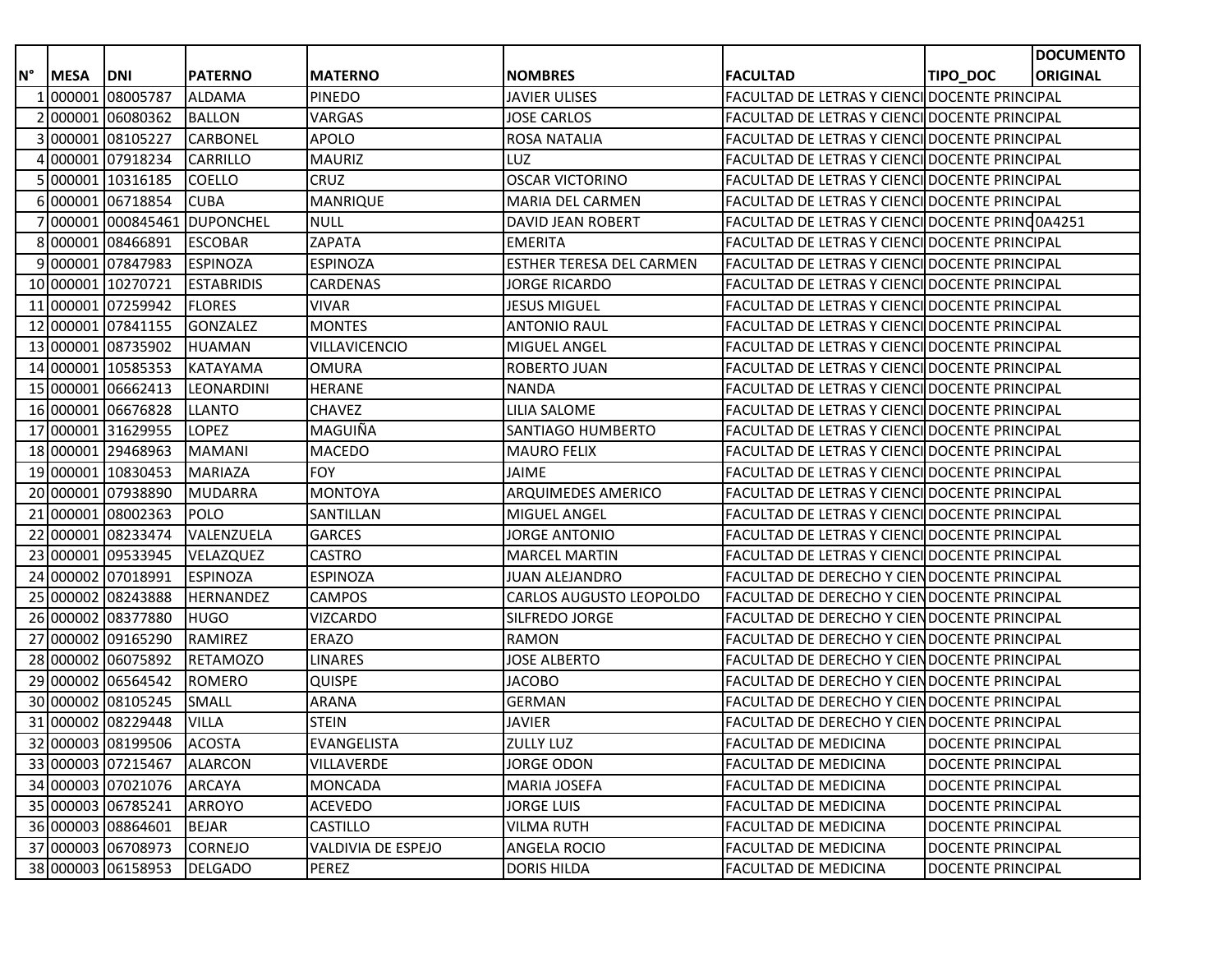|  |                          | 39 000003 07708790 FERNANDEZ | <b>OLIVA VDA DE YLLANES</b> | <b>JUSTA DANITZA</b>           | <b>FACULTAD DE MEDICINA</b>                         | <b>DOCENTE PRINCIPAL</b> |
|--|--------------------------|------------------------------|-----------------------------|--------------------------------|-----------------------------------------------------|--------------------------|
|  | 40 000003 09372096       | <b>FIGUEROA</b>              | AMES                        | LUZMILA VILMA                  | <b>FACULTAD DE MEDICINA</b>                         | DOCENTE PRINCIPAL        |
|  | 41 000003 08213401       | <b>HUERTA</b>                | <b>CANALES DE MIRANDA</b>   | <b>DORIS VIRGINIA</b>          | <b>FACULTAD DE MEDICINA</b>                         | <b>DOCENTE PRINCIPAL</b> |
|  | 42 000003 10456026       | <b>INFANTE</b>               | <b>CONTRERAS</b>            | <b>MARIA VIRGINIA</b>          | <b>FACULTAD DE MEDICINA</b>                         | <b>DOCENTE PRINCIPAL</b> |
|  | 43 000003 08212975       | LAM                          | <b>FIGUEROA</b>             | <b>NELLY MARITZA</b>           | <b>FACULTAD DE MEDICINA</b>                         | DOCENTE PRINCIPAL        |
|  | 44 000003 08725295       | <b>LOPEZ</b>                 | ROMERO                      | <b>GLADYS MIRYAM MARGARITA</b> | <b>FACULTAD DE MEDICINA</b>                         | DOCENTE PRINCIPAL        |
|  | 45 000003 08284946       | <b>MENDOZA</b>               | ARANA                       | PEDRO JESUS                    | <b>FACULTAD DE MEDICINA</b>                         | DOCENTE PRINCIPAL        |
|  | 46 000003 06678176       | <b>MONTALVO</b>              | LUNA                        | <b>MERY SOLEDAD</b>            | <b>FACULTAD DE MEDICINA</b>                         | <b>DOCENTE PRINCIPAL</b> |
|  | 47 000003 08795755       | MONTEGHIRFO                  | <b>GOMERO</b>               | <b>MARIO</b>                   | <b>FACULTAD DE MEDICINA</b>                         | <b>DOCENTE PRINCIPAL</b> |
|  | 48 000003 15581996       | <b>PACHECO</b>               | <b>GALLUPE</b>              | <b>ANIBAL JESUS</b>            | <b>FACULTAD DE MEDICINA</b>                         | <b>DOCENTE PRINCIPAL</b> |
|  | 49 000003 08471948       | <b>PLACENCIA</b>             | <b>MEDINA</b>               | <b>MARITZA DORILA</b>          | <b>FACULTAD DE MEDICINA</b>                         | DOCENTE PRINCIPAL        |
|  | 50 000003 07852991       | <b>QUIROZ</b>                | VASQUEZ                     | <b>MARIA FABIOLA</b>           | <b>FACULTAD DE MEDICINA</b>                         | <b>DOCENTE PRINCIPAL</b> |
|  | 51 000003 09398149       | RAMIREZ                      | <b>MIRANDA</b>              | <b>EDNA</b>                    | <b>FACULTAD DE MEDICINA</b>                         | <b>DOCENTE PRINCIPAL</b> |
|  | 52 000003 17819034       | <b>ROJAS</b>                 | <b>ARMAS</b>                | JUAN PEDRO                     | <b>FACULTAD DE MEDICINA</b>                         | DOCENTE PRINCIPAL        |
|  | 53 000003 08582412       | <b>SALAZAR</b>               | SALVATIERRA                 | <b>EMMA FELICIA</b>            | <b>FACULTAD DE MEDICINA</b>                         | DOCENTE PRINCIPAL        |
|  | 54 000003 25478901       | SAMILLAN                     | <b>YNCIO</b>                | <b>GABRIELA</b>                | <b>FACULTAD DE MEDICINA</b>                         | <b>DOCENTE PRINCIPAL</b> |
|  | 55 000003 10477044       | <b>SANABRIA</b>              | <b>ROJAS</b>                | <b>HERNAN ARTURO</b>           | <b>FACULTAD DE MEDICINA</b>                         | <b>DOCENTE PRINCIPAL</b> |
|  | 56 000003 07923374       | <b>SANTOS</b>                | <b>FALCON</b>               | <b>GLADYS CARMELA</b>          | <b>FACULTAD DE MEDICINA</b>                         | DOCENTE PRINCIPAL        |
|  | 57 000003 06684889       | <b>SHIMABUKU</b>             | AZATO                       | <b>ROBERTO LUIS</b>            | <b>FACULTAD DE MEDICINA</b>                         | DOCENTE PRINCIPAL        |
|  | 58 000003 07003675       | <b>SOBERON</b>               | LOZANO                      | <b>MARIA MERCEDES</b>          | <b>FACULTAD DE MEDICINA</b>                         | <b>DOCENTE PRINCIPAL</b> |
|  | 59 000003 10143433       | SOGI                         | <b>UEMATSU</b>              | CECILIA GRACIELA RURI          | <b>FACULTAD DE MEDICINA</b>                         | <b>DOCENTE PRINCIPAL</b> |
|  | 60 000003 08738075       | <b>SOLIS</b>                 | <b>ACOSTA</b>               | <b>HILDA MARIA</b>             | <b>FACULTAD DE MEDICINA</b>                         | <b>DOCENTE PRINCIPAL</b> |
|  | 61 000003 07716689       | <b>TRONCOSO</b>              | <b>CORZO</b>                | LUZMILA VICTORIA               | <b>FACULTAD DE MEDICINA</b>                         | DOCENTE PRINCIPAL        |
|  | 62 000003 06234432       | <b>VERA</b>                  | <b>MENDOZA</b>              | <b>MARTHA NICOLASA</b>         | <b>FACULTAD DE MEDICINA</b>                         | <b>DOCENTE PRINCIPAL</b> |
|  | 63 000003 10686383       | <b>VERASTEGUI</b>            | LARA                        | <b>EDUARDO AUGUSTO</b>         | <b>FACULTAD DE MEDICINA</b>                         | <b>DOCENTE PRINCIPAL</b> |
|  | 64 000004 06826398       | <b>ADRIAZOLA</b>             | <b>CRUZ</b>                 | ROSA YSABEL                    | <b>FACULTAD DE CIENCIAS MATER DOCENTE PRINCIPAL</b> |                          |
|  | 65 000004 09059647       | <b>AGUERO</b>                | <b>PALACIOS</b>             | YSELA DOMINGA                  | <b>FACULTAD DE CIENCIAS MATER DOCENTE PRINCIPAL</b> |                          |
|  | 66 000004 07111547       | <b>BALCAZAR</b>              | <b>HUAPAYA</b>              | <b>CLAUDIO FERNANDO</b>        | <b>FACULTAD DE CIENCIAS MATER DOCENTE PRINCIPAL</b> |                          |
|  | 67 000004 06445668       | <b>BENAZIC</b>               | <b>TOME</b>                 | <b>RENATO MARIO</b>            | FACULTAD DE CIENCIAS MATER DOCENTE PRINCIPAL        |                          |
|  | 68 000004 06445770       | <b>CABANILLAS</b>            | ZANNINI                     | <b>VICTOR RAFAEL</b>           | <b>FACULTAD DE CIENCIAS MATER DOCENTE PRINCIPAL</b> |                          |
|  | 69 000004 15377390       | <b>CAMBILLO</b>              | <b>MOYANO</b>               | <b>EMMA NORMA</b>              | FACULTAD DE CIENCIAS MATER DOCENTE PRINCIPAL        |                          |
|  | 70 000004 09163575       | <b>CONDADO</b>               | <b>JAUREGUI</b>             | JORGE ICARO                    | <b>FACULTAD DE CIENCIAS MATER DOCENTE PRINCIPAL</b> |                          |
|  | 71 000004 08389429       | <b>DOMINGUEZ</b>             | <b>CIRILO</b>               | <b>WILFREDO EUGENIO</b>        | FACULTAD DE CIENCIAS MATER DOCENTE PRINCIPAL        |                          |
|  | 72 000004 08575257 GOMEZ |                              | <b>TICERAN</b>              | <b>DORIS ALBINA</b>            | FACULTAD DE CIENCIAS MATER DOCENTE PRINCIPAL        |                          |
|  | 73 000004 07593458       | <b>LOPEZ</b>                 | <b>GUEVARA</b>              | RICARDO                        | FACULTAD DE CIENCIAS MATER DOCENTE PRINCIPAL        |                          |
|  | 74 000004 06445826       | <b>NAVARRO</b>               | <b>HUAMANI</b>              | LUIS ALBERTO                   | <b>FACULTAD DE CIENCIAS MATER DOCENTE PRINCIPAL</b> |                          |
|  | 75 000004 08627746       | <b>NOLBERTO</b>              | <b>SIFUENTES</b>            | <b>VIOLETA ALICIA</b>          | FACULTAD DE CIENCIAS MATER DOCENTE PRINCIPAL        |                          |
|  | 76 000004 09489641       | PEREZ                        | ARTEAGA                     | JOSE DEL CARMEN                | FACULTAD DE CIENCIAS MATER DOCENTE PRINCIPAL        |                          |
|  | 77 000004 10010612       | <b>PONCE</b>                 | ARUNERI                     | MARIA ESTELA                   | FACULTAD DE CIENCIAS MATER DOCENTE PRINCIPAL        |                          |
|  | 78 000004 06050525       | QUIQUE                       | <b>BRONCANO</b>             | <b>JOSE SIMEON</b>             | FACULTAD DE CIENCIAS MATER DOCENTE PRINCIPAL        |                          |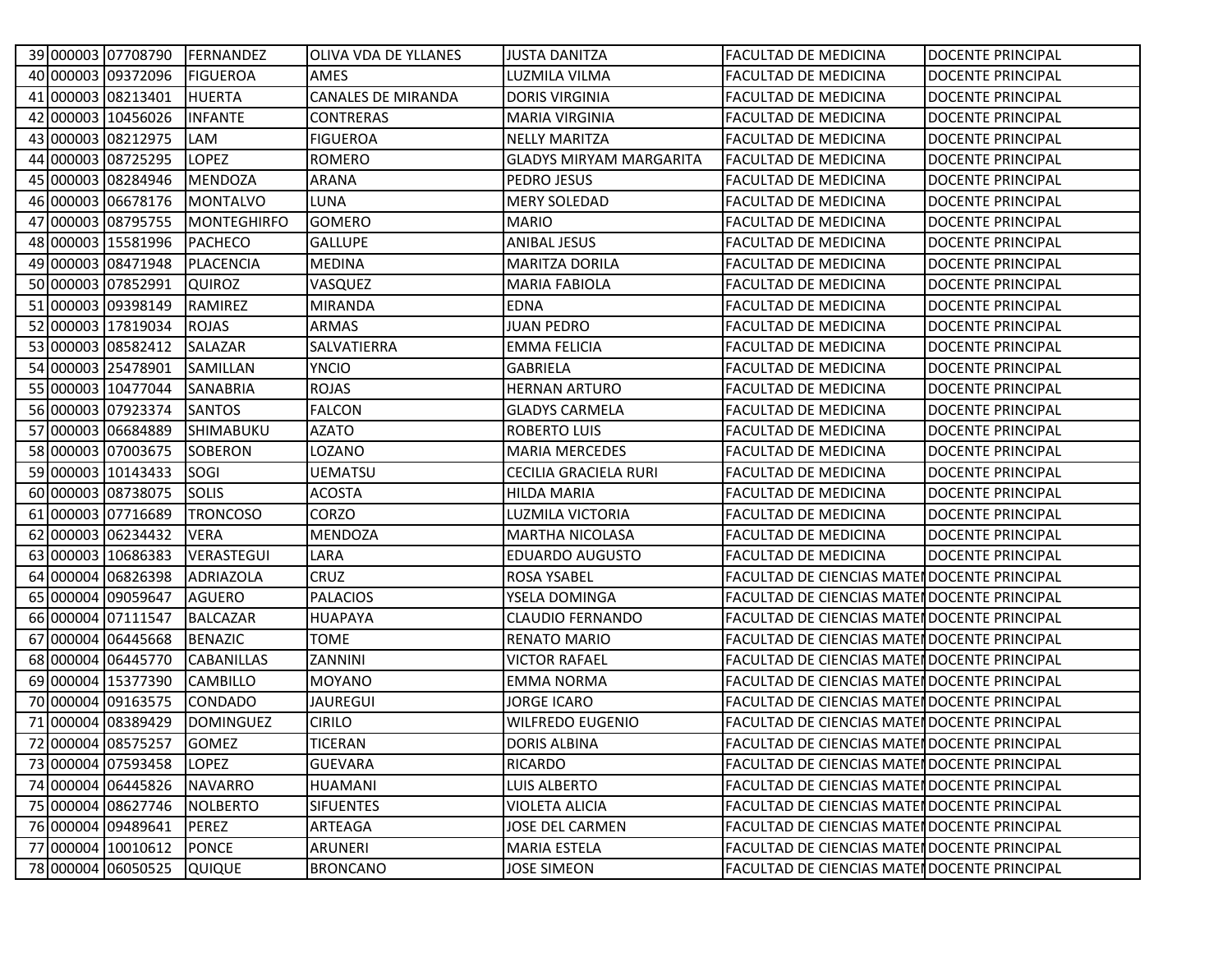|  | 79 000004 06969492  | <b>QUISPE</b>       | <b>MENDEZ</b>           | <b>TEOFANES</b>         | <b>FACULTAD DE CIENCIAS MATENDOCENTE PRINCIPAL</b>                    |  |
|--|---------------------|---------------------|-------------------------|-------------------------|-----------------------------------------------------------------------|--|
|  | 80 000004 06621352  | <b>RAMOS</b>        | <b>CHUMPITAZ</b>        | <b>OSWALDO NAPOLEON</b> | <b>FACULTAD DE CIENCIAS MATENDOCENTE PRINCIPAL</b>                    |  |
|  | 81 000004 07964958  | <b>RISCO</b>        | <b>COVEÑAS</b>          | <b>EUGENIO</b>          | FACULTAD DE CIENCIAS MATERDOCENTE PRINCIPAL                           |  |
|  | 82 000004 25515437  | SALDAÑA             | <b>TOVAR</b>            | <b>JOSE</b>             | FACULTAD DE CIENCIAS MATER DOCENTE PRINCIPAL                          |  |
|  | 83 000004 25626465  | <b>SANCHEZ</b>      | <b>VARGAS</b>           | <b>JUAN CARLOS</b>      | <b>FACULTAD DE CIENCIAS MATER DOCENTE PRINCIPAL</b>                   |  |
|  | 84 000004 06445705  | <b>SANTIAGO</b>     | AYALA                   | YOLANDA SILVIA          | FACULTAD DE CIENCIAS MATELLOOCENTE PRINCIPAL                          |  |
|  | 85 000005 31159746  | <b>ALCARRAZ</b>     | <b>CURI</b>             | <b>MARIO</b>            | FACULTAD DE CIENCIAS BIOLO DOCENTE PRINCIPAL                          |  |
|  | 86 000005 09022430  | <b>ALZAMORA</b>     | <b>GONZALES</b>         | LIBERTAD                | FACULTAD DE CIENCIAS BIOLO DOCENTE PRINCIPAL                          |  |
|  | 87 000005 08136445  | <b>ARAKAKI</b>      | <b>MAKISHI</b>          | <b>MONICA</b>           | <b>FACULTAD DE CIENCIAS BIOLO DOCENTE PRINCIPAL</b>                   |  |
|  | 88 000005 06563003  | <b>CORDOVA</b>      | CASTAÑEDA               | <b>CESAR AUGUSTO</b>    | FACULTAD DE CIENCIAS BIOLO DOCENTE PRINCIPAL                          |  |
|  | 89 000005 06683100  | <b>COX</b>          | <b>RAMOS</b>            | <b>ESTHER</b>           | FACULTAD DE CIENCIAS BIOLO DOCENTE PRINCIPAL                          |  |
|  | 90 000005 08492369  | <b>FLORES</b>       | PAUCARIMA               | ABAD                    | FACULTAD DE CIENCIAS BIOLO DOCENTE PRINCIPAL                          |  |
|  | 91 000005 08192773  | <b>FRANKE</b>       | JAHNCKE DE VALENCIA     | <b>IRMA LUCRECIA</b>    | FACULTAD DE CIENCIAS BIOLO DOCENTE PRINCIPAL                          |  |
|  | 92 000005 06265622  | <b>GOMEZ</b>        | <b>CARRION</b>          | JOSE SEPTIMO            | FACULTAD DE CIENCIAS BIOLO DOCENTE PRINCIPAL                          |  |
|  | 93 000005 15967341  | <b>GUEVARA</b>      | <b>PAREDES</b>          | <b>MISAEL</b>           | FACULTAD DE CIENCIAS BIOLO DOCENTE PRINCIPAL                          |  |
|  | 94 000005 08060631  | <b>GUTIERREZ</b>    | <b>MORENO</b>           | <b>SUSANA MONICA</b>    | FACULTAD DE CIENCIAS BIOLO DOCENTE PRINCIPAL                          |  |
|  | 95 000005 09197024  | HUAMANTINCO         | <b>ARAUJO</b>           | <b>ANA ASUNCION</b>     | FACULTAD DE CIENCIAS BIOLO DOCENTE PRINCIPAL                          |  |
|  | 96 000005 08609804  | <b>IPARRAGUIRRE</b> | LEON                    | <b>DOMINGO</b>          | FACULTAD DE CIENCIAS BIOLO DOCENTE PRINCIPAL                          |  |
|  | 97 000005 06281952  | <b>JIMENEZ</b>      | <b>CHUNGA</b>           | <b>JUAN ATILIO</b>      | FACULTAD DE CIENCIAS BIOLO DOCENTE PRINCIPAL                          |  |
|  | 98 000005 08246694  | LAMAS               | MÜLLER                  |                         | GERARDO AMADEO GUILLERMO FACULTAD DE CIENCIAS BIOLO DOCENTE PRINCIPAL |  |
|  | 99 000005 07186191  | LAZO                | <b>MANRIQUE</b>         | <b>FANNY ELIZABETH</b>  | FACULTAD DE CIENCIAS BIOLO DOCENTE PRINCIPAL                          |  |
|  | 100 000005 06451156 | <b>LEON</b>         | <b>QUISPE</b>           | JORGE                   | FACULTAD DE CIENCIAS BIOLO DOCENTE PRINCIPAL                          |  |
|  | 101 000005 02414092 | <b>MAMANI</b>       | ZAPANA                  | <b>ENRIQUE WALTER</b>   | FACULTAD DE CIENCIAS BIOLO DOCENTE PRINCIPAL                          |  |
|  | 102 000005 08426698 | <b>MARTINEZ</b>     | <b>ROJAS</b>            | <b>ROSA NERIDA</b>      | FACULTAD DE CIENCIAS BIOLO DOCENTE PRINCIPAL                          |  |
|  | 103 000005 06175080 | <b>MAYTA</b>        | <b>HUATUCO</b>          | <b>EGMA MARCELINA</b>   | FACULTAD DE CIENCIAS BIOLO DOCENTE PRINCIPAL                          |  |
|  | 104 000005 08800393 | <b>MENDEZ</b>       | <b>FARRO</b>            | <b>CARMEN ROSA</b>      | FACULTAD DE CIENCIAS BIOLO DOCENTE PRINCIPAL                          |  |
|  | 105 000005 08038358 | <b>MERINO</b>       | <b>RAFAEL</b>           | <b>FERNANDO ABILIO</b>  | FACULTAD DE CIENCIAS BIOLO DOCENTE PRINCIPAL                          |  |
|  | 106 000005 07598606 | <b>MONTOYA</b>      | <b>TERREROS</b>         | HAYDEE                  | FACULTAD DE CIENCIAS BIOLO DOCENTE PRINCIPAL                          |  |
|  | 107 000005 06255696 | <b>MORANTE</b>      | OLIVA DE ORTIZ          | HILDA YOLANDA           | FACULTAD DE CIENCIAS BIOLO DOCENTE PRINCIPAL                          |  |
|  | 108 000005 10839204 | <b>ORJEDA</b>       | FERNANDEZ               | <b>MARIA GISELLA</b>    | FACULTAD DE CIENCIAS BIOLO DOCENTE PRINCIPAL                          |  |
|  | 109 000005 10330989 | <b>ORTEGA</b>       | <b>TORRES</b>           | TEOFILO HERNAN          | FACULTAD DE CIENCIAS BIOLO DOCENTE PRINCIPAL                          |  |
|  | 110 000005 06651155 | <b>PACHECO</b>      | <b>TORRES</b>           | <b>VICTOR RAUL</b>      | <b>FACULTAD DE CIENCIAS BIOLO DOCENTE PRINCIPAL</b>                   |  |
|  | 111 000005 09959686 | <b>PACHECO</b>      | VELÁSQUEZ               | ALDO SANTIAGO           | FACULTAD DE CIENCIAS BIOLO DOCENTE PRINCIPAL                          |  |
|  | 112 000005 08565770 | PANTIGOSO           | <b>FLORES DE DURAND</b> | <b>CARMEN AMELIA</b>    | FACULTAD DE CIENCIAS BIOLO DOCENTE PRINCIPAL                          |  |
|  | 113 000005 09648785 | PÉREZ               | ZÚÑIGA                  | JOSÉ MIGUEL             | FACULTAD DE CIENCIAS BIOLO DOCENTE PRINCIPAL                          |  |
|  | 114 000005 10143497 | <b>QUILLAMA</b>     | <b>POLO</b>             | ELENA LUZGARDA          | FACULTAD DE CIENCIAS BIOLO DOCENTE PRINCIPAL                          |  |
|  | 115 000005 07923272 | RAMIREZ             | <b>MESIAS</b>           | RINA LASTENIA           | FACULTAD DE CIENCIAS BIOLO DOCENTE PRINCIPAL                          |  |
|  | 116 000005 08212301 | <b>RETUERTO</b>     | <b>PRIETO</b>           | FERNANDO OCTAVIO        | FACULTAD DE CIENCIAS BIOLO DOCENTE PRINCIPAL                          |  |
|  | 117 000005 09202308 | <b>RODRIGUEZ</b>    | <b>QUISPE</b>           | <b>EDITH FANINCIA</b>   | FACULTAD DE CIENCIAS BIOLO DOCENTE PRINCIPAL                          |  |
|  | 118 000005 07215981 | SAMANEZ             | VALER                   | <b>IRIS MARGOT</b>      | FACULTAD DE CIENCIAS BIOLO DOCENTE PRINCIPAL                          |  |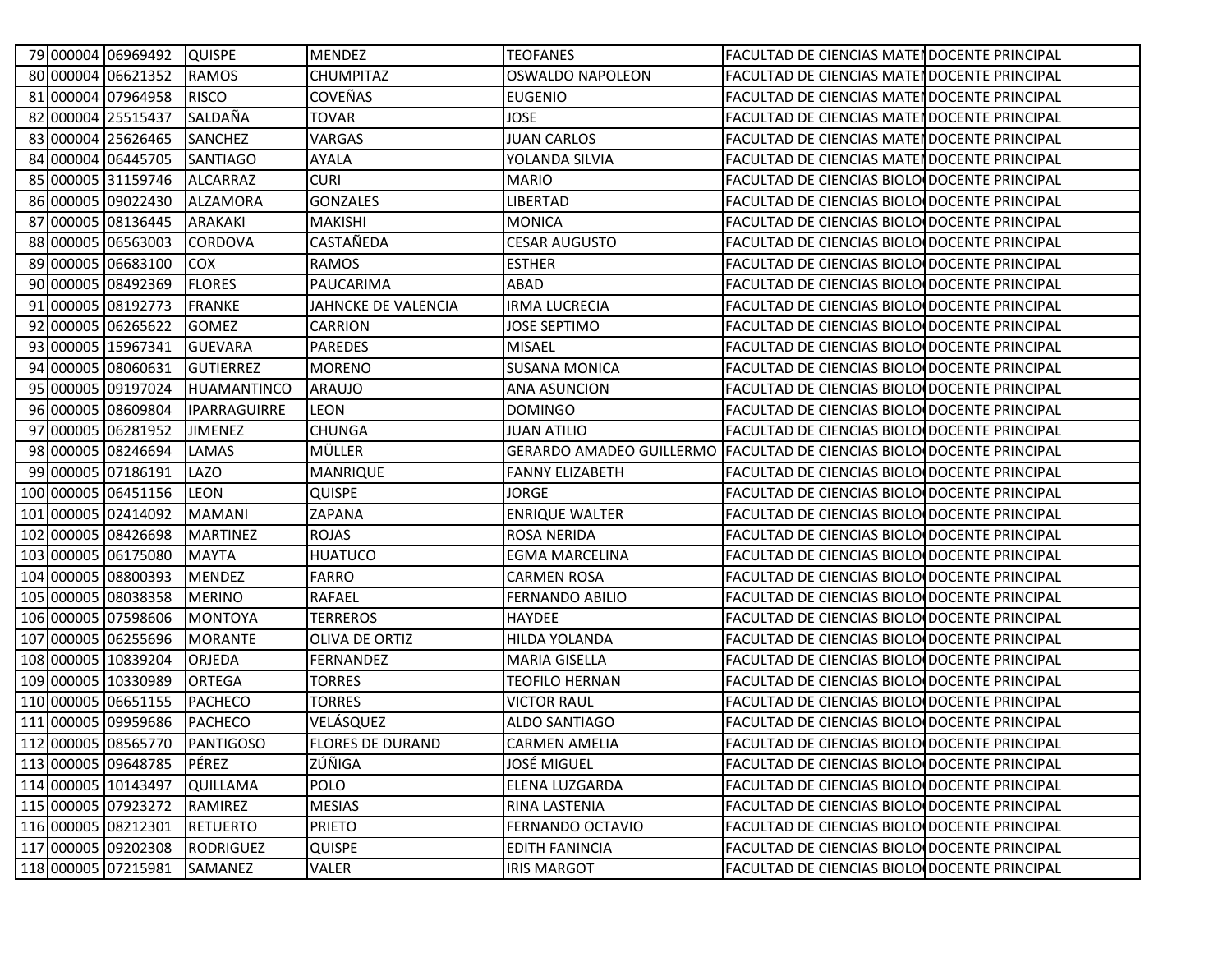|  | 119 000005 08214429     | <b>SILVA</b>       | <b>DAVILA</b>      | <b>DIANA FERNANDA</b>       | FACULTAD DE CIENCIAS BIOLO DOCENTE PRINCIPAL |  |
|--|-------------------------|--------------------|--------------------|-----------------------------|----------------------------------------------|--|
|  | 120 000005 09671619     | <b>SOLIS</b>       | SARMIENTO          | julio                       | FACULTAD DE CIENCIAS BIOLO DOCENTE PRINCIPAL |  |
|  | 121 000005 25527172     | <b>SUNI</b>        | <b>NINATAYPE</b>   | <b>MERY LUZ</b>             | FACULTAD DE CIENCIAS BIOLO DOCENTE PRINCIPAL |  |
|  | 122 000005 08193812     | <b>VALENCIA</b>    | <b>CHACON</b>      | <b>NIELS MARCIANO</b>       | FACULTAD DE CIENCIAS BIOLO DOCENTE PRINCIPAL |  |
|  | 123 000005 08864602     | VERGARAY           | <b>ULFFE</b>       | <b>GERMAN</b>               | FACULTAD DE CIENCIAS BIOLO DOCENTE PRINCIPAL |  |
|  | 124 000005 10587728     | WOLL               | <b>TOSO</b>        | PATRICIA GLORIA             | FACULTAD DE CIENCIAS BIOLO DOCENTE PRINCIPAL |  |
|  | 125 000005 07649561     | YARLEQUE           | <b>CHOCAS</b>      | ARMANDO                     | FACULTAD DE CIENCIAS BIOLO DOCENTE PRINCIPAL |  |
|  | 126 000006 25527550     | <b>ANICAMA</b>     | PESCORAN           | <b>JUAN ELEAZAR</b>         | FACULTAD DE CIENCIAS ECONODOCENTE PRINCIPAL  |  |
|  | 127 000006 17937835     | <b>ARANA</b>       | LOPEZ              | SARA ADELINA                | FACULTAD DE CIENCIAS ECONODOCENTE PRINCIPAL  |  |
|  | 128 000006 06048992     | ARMAS              | <b>MORALES</b>     | <b>CARLOS EDUARDO</b>       | FACULTAD DE CIENCIAS ECONODOCENTE PRINCIPAL  |  |
|  | 129 000006 09547922     | <b>BENDEZU</b>     | <b>JIMENEZ</b>     | <b>HECTOR JAVIER</b>        | FACULTAD DE CIENCIAS ECONODOCENTE PRINCIPAL  |  |
|  | 130 000006 06750288     | <b>CAMPODONICO</b> | <b>SANCHEZ</b>     | HUMBERTO JUAN DAVID         | FACULTAD DE CIENCIAS ECONODOCENTE PRINCIPAL  |  |
|  | 131 000006 08259368     | <b>CARDENAS</b>    | NUÑEZ              | <b>GILBERTO JOSE RAFAEL</b> | FACULTAD DE CIENCIAS ECONODOCENTE PRINCIPAL  |  |
|  | 132 000006 07365939     | <b>CRUZ</b>        | <b>CASTILLO</b>    | <b>NELSON FRANCISCO</b>     | FACULTAD DE CIENCIAS ECONODOCENTE PRINCIPAL  |  |
|  | 133 000006 09945021     | <b>GONZALES</b>    | <b>CHAVEZ</b>      | <b>CHRISTIAM MIGUEL</b>     | FACULTAD DE CIENCIAS ECONODOCENTE PRINCIPAL  |  |
|  | 134 000006 07380667     | LAMA               | <b>MORE</b>        | <b>MANUEL ANTONIO</b>       | FACULTAD DE CIENCIAS ECONODOCENTE PRINCIPAL  |  |
|  | 135 000006 25593313     | <b>MACINES</b>     | <b>ROMERO</b>      | ROGELIO NICOLAS             | FACULTAD DE CIENCIAS ECONODOCENTE PRINCIPAL  |  |
|  | 136 000006 06126546     | RAMIREZ            | <b>MIRANDA</b>     | RIDBERTH MARCELINO          | FACULTAD DE CIENCIAS ECONODOCENTE PRINCIPAL  |  |
|  | 137 000006 10372853     | <b>VILLAMONTE</b>  | <b>BLAS</b>        | RICARDO NORBERTO            | FACULTAD DE CIENCIAS ECONODOCENTE PRINCIPAL  |  |
|  | 138 000007 09359857     | APESTEGUIA         | <b>INFANTES</b>    | JOSE ALFONSO                | FACULTAD DE FARMACIA Y BIO DOCENTE PRINCIPAL |  |
|  | 139 000007 06518454     | <b>ARIAS</b>       | ARROYO             | <b>GLADYS CONSTANZA</b>     | FACULTAD DE FARMACIA Y BIO DOCENTE PRINCIPAL |  |
|  | 140 000007 06091747     | <b>BELL</b>        | <b>CORTEZ</b>      | <b>CARLOS ALEJANDRO</b>     | FACULTAD DE FARMACIA Y BIODOCENTE PRINCIPAL  |  |
|  | 141 000007 07212707     | <b>BONILLA</b>     | <b>RIVERA</b>      | <b>PABLO ENRIQUE</b>        | FACULTAD DE FARMACIA Y BIODOCENTE PRINCIPAL  |  |
|  | 142 000007 06269670     | <b>CANALES</b>     | <b>MARTINEZ</b>    | <b>CESAR AUGUSTO</b>        | FACULTAD DE FARMACIA Y BIO DOCENTE PRINCIPAL |  |
|  | 143 000007 09061881     | CARLOS             | CASAS              | NORMA ANGELICA              | FACULTAD DE FARMACIA Y BIO DOCENTE PRINCIPAL |  |
|  | 144 000007 07200816     | <b>GARCIA</b>      | ORTIZ              | <b>MESIAS MOISES</b>        | FACULTAD DE FARMACIA Y BIO DOCENTE PRINCIPAL |  |
|  | 145 000007 07237298     | <b>NEGRON</b>      | <b>BALLARTE</b>    | LUISA PACIFICA              | FACULTAD DE FARMACIA Y BIODOCENTE PRINCIPAL  |  |
|  | 146 000007 10326579     | PARREÑO            | <b>TIPIAN</b>      | <b>JUAN MANUEL</b>          | FACULTAD DE FARMACIA Y BIO DOCENTE PRINCIPAL |  |
|  | 147 000007 25469870     | <b>RAMOS</b>       | <b>CEVALLOS</b>    | <b>NORMA JULIA</b>          | FACULTAD DE FARMACIA Y BIO DOCENTE PRINCIPAL |  |
|  | 148 000007 09738868     | <b>ROJAS</b>       | <b>RIOS</b>        | LUIS ALBERTO                | FACULTAD DE FARMACIA Y BIODOCENTE PRINCIPAL  |  |
|  | 149 000007 08644654     | <b>ROQUE</b>       | <b>ALCARRAZ</b>    | <b>MIRTHA</b>               | FACULTAD DE FARMACIA Y BIO DOCENTE PRINCIPAL |  |
|  | 150 000007 06593220     | <b>RUMICHE</b>     | BRICEÑO DE LAVALLE | <b>JESUS VICTORIA</b>       | FACULTAD DE FARMACIA Y BIO DOCENTE PRINCIPAL |  |
|  | 151 000007 06015782     | <b>SORIA</b>       | <b>LOPEZ</b>       | RAUL MAXIMO                 | FACULTAD DE FARMACIA Y BIO DOCENTE PRINCIPAL |  |
|  | 152 000007 07386356 WHU |                    | <b>WHU</b>         | <b>DELIA YOLANDA</b>        | FACULTAD DE FARMACIA Y BIO DOCENTE PRINCIPAL |  |
|  | 153 000007 19990006     | YULI               | <b>POSADAS</b>     | RICARDO ANGEL               | FACULTAD DE FARMACIA Y BIO DOCENTE PRINCIPAL |  |
|  | 154 000007 17880045     | ZAVALETA           | PESANTES           | AMPARO IRIS                 | FACULTAD DE FARMACIA Y BIO DOCENTE PRINCIPAL |  |
|  | 155 000008 10495871     | <b>CUADRAO</b>     | ZAVALETA           | LUIS ALBERTO                | FACULTAD DE ODONTOLOGIA   DOCENTE PRINCIPAL  |  |
|  | 156 000008 10804209     | <b>DIAZ</b>        | SORIANO            | <b>ANA MARIA</b>            | FACULTAD DE ODONTOLOGIA   DOCENTE PRINCIPAL  |  |
|  | 157 000008 10053819     | <b>ESPINOZA</b>    | <b>ESCAJADILLO</b> | SOFIA BELINDA               | FACULTAD DE ODONTOLOGIA   DOCENTE PRINCIPAL  |  |
|  | 158 000008 10373346     | <b>GALVEZ</b>      | CALLA              | LUIS HERNANDO               | FACULTAD DE ODONTOLOGIA   DOCENTE PRINCIPAL  |  |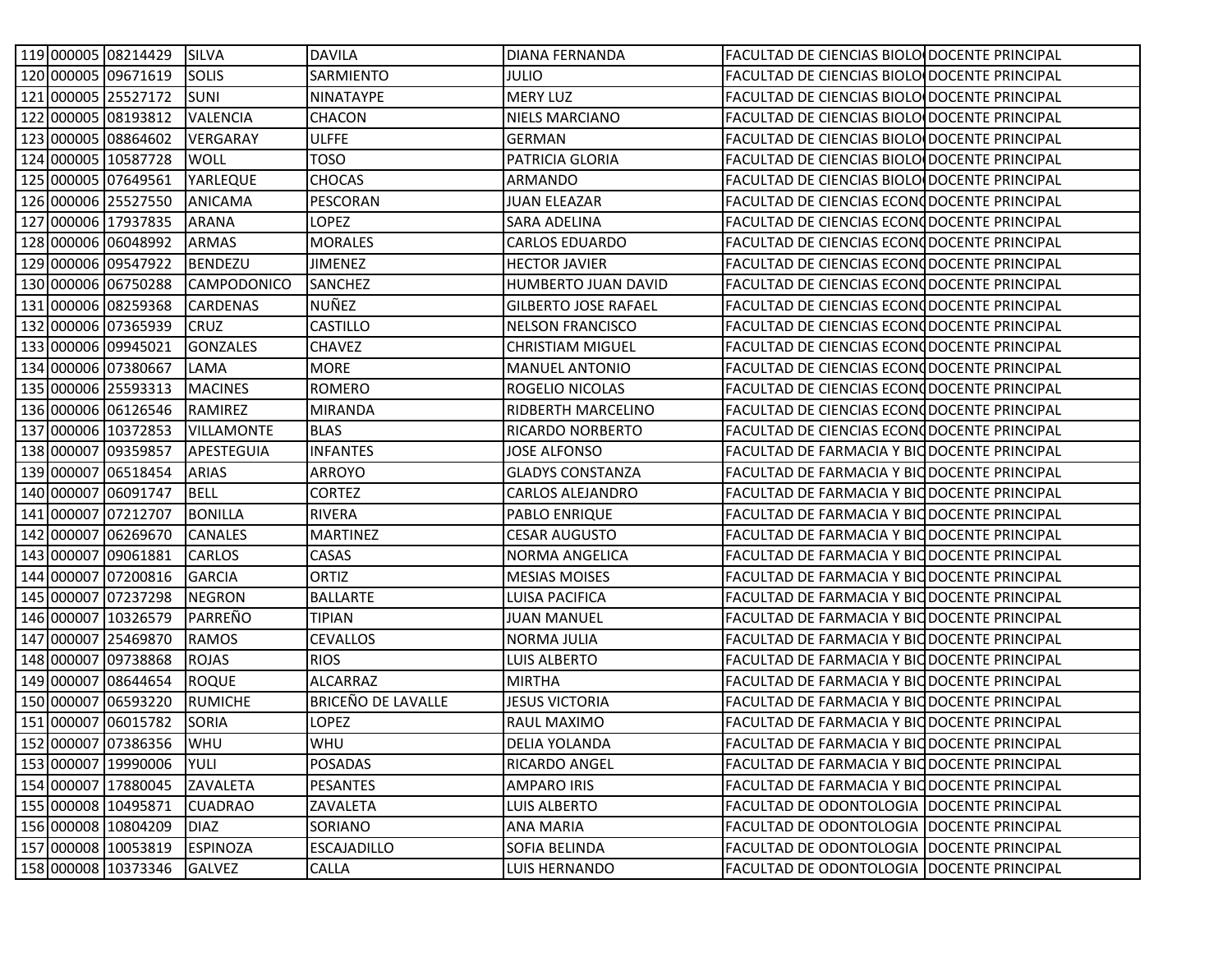|  | 159 000008 40247680 | <b>GUERRERO</b>   | <b>ACEVEDO</b>                  | <b>MARIA EUGENIA</b>          | FACULTAD DE ODONTOLOGIA IDOCENTE PRINCIPAL   |                   |
|--|---------------------|-------------------|---------------------------------|-------------------------------|----------------------------------------------|-------------------|
|  | 160 000008 09306432 | <b>GUTIERREZ</b>  | <b>ILAVE</b>                    | MARGOT MARGARITA              | FACULTAD DE ODONTOLOGIA IDOCENTE PRINCIPAL   |                   |
|  | 161 000008 07857969 | <b>MENENDEZ</b>   | <b>MENDEZ</b>                   | LEONCIO VLADIMIR              | FACULTAD DE ODONTOLOGIA DOCENTE PRINCIPAL    |                   |
|  | 162 000008 07274589 | <b>MOROMI</b>     | <b>NAKATA</b>                   | HILDA                         | FACULTAD DE ODONTOLOGIA   DOCENTE PRINCIPAL  |                   |
|  | 163 000008 10273727 | <b>ORELLANA</b>   | <b>MANRIQUE</b>                 | <b>TOMAS ORIEL</b>            | FACULTAD DE ODONTOLOGIA   DOCENTE PRINCIPAL  |                   |
|  | 164 000008 07747839 | ORTIZ             | <b>CULCA</b>                    | FERNANDO ALFONSO              | FACULTAD DE ODONTOLOGIA   DOCENTE PRINCIPAL  |                   |
|  | 165 000008 10804210 | PEREZ             | <b>VARGAS</b>                   | LUIS FERNANDO                 | FACULTAD DE ODONTOLOGIA IDOCENTE PRINCIPAL   |                   |
|  | 166 000008 09677151 | <b>PETKOVA</b>    | GUEORGUIEVA DE RODRIGUE MARIETA |                               | FACULTAD DE ODONTOLOGIA DOCENTE PRINCIPAL    |                   |
|  | 167 000008 08489787 | <b>SALCEDO</b>    | <b>MONCADA</b>                  | <b>DORIS ELIZABETH</b>        | FACULTAD DE ODONTOLOGIA   DOCENTE PRINCIPAL  |                   |
|  | 168 000008 10198523 | <b>SOTOMAYOR</b>  | CAMAYO                          | JUSTINIANO                    | FACULTAD DE ODONTOLOGIA   DOCENTE PRINCIPAL  |                   |
|  | 169 000008 08533515 | <b>VELASQUEZ</b>  | <b>REYES</b>                    | <b>VICTOR MANUEL</b>          | FACULTAD DE ODONTOLOGIA   DOCENTE PRINCIPAL  |                   |
|  | 170 000008 42321039 | <b>VILLAFANA</b>  | <b>MORI</b>                     | <b>CARLOS JUSTINIANO</b>      | FACULTAD DE ODONTOLOGIA   DOCENTE PRINCIPAL  |                   |
|  | 171 000009 07731944 | RAMIREZ           | <b>VILLACORTA</b>               | YOLANDA                       | <b>FACULTAD DE EDUCACION</b>                 | DOCENTE PRINCIPAL |
|  | 172 000009 25454259 | <b>SANTOS</b>     | <b>JIMENEZ</b>                  | <b>OFELIA CARMEN</b>          | FACULTAD DE EDUCACION                        | DOCENTE PRINCIPAL |
|  | 173 000010 08517424 | ANGULO            | <b>HERRERA</b>                  | <b>PEDRO</b>                  | FACULTAD DE MEDICINA VETE DOCENTE PRINCIPAL  |                   |
|  | 174 000010 00064196 | ARA               | <b>GOMEZ</b>                    | MIGUEL ANGEL                  | FACULTAD DE MEDICINA VETE DOCENTE PRINCIPAL  |                   |
|  | 175 000010 10321145 | <b>CALLE</b>      | ESPINOZA DE CAMACHO             | <b>SONIA YENNY</b>            | FACULTAD DE MEDICINA VETE DOCENTE PRINCIPAL  |                   |
|  | 176 000010 07428322 | <b>CHAVERA</b>    | <b>CASTILLO</b>                 | <b>ALFONSO ENRIQUE VICTOR</b> | FACULTAD DE MEDICINA VETE DOCENTE PRINCIPAL  |                   |
|  | 177 000010 07801682 | <b>CHAVEZ</b>     | <b>VELASQUEZ DE GARCIA</b>      | AMANDA CRISTINA               | FACULTAD DE MEDICINA VETE DOCENTE PRINCIPAL  |                   |
|  | 178 000010 07717043 | <b>CLAVO</b>      | PERALTA                         | <b>ZOYLA MIRELLA</b>          | FACULTAD DE MEDICINA VETE DOCENTE PRINCIPAL  |                   |
|  | 179 000010 01345827 | <b>GARCIA</b>     | VERA                            | <b>WILBER CALIXTO ROLANDO</b> | FACULTAD DE MEDICINA VETE DOCENTE PRINCIPAL  |                   |
|  | 180 000010 09222190 | <b>GAVIDIA</b>    | <b>CHUCAN</b>                   | <b>CESAR MIGUEL</b>           | FACULTAD DE MEDICINA VETE DOCENTE PRINCIPAL  |                   |
|  | 181 000010 07330504 | <b>GONZALEZ</b>   | ZARIQUIEY                       | ARMANDO EMILIANO              | FACULTAD DE MEDICINA VETE DOCENTE PRINCIPAL  |                   |
|  | 182 000010 10036341 | <b>HUANCA</b>     | <b>LOPEZ</b>                    | <b>WILFREDO</b>               | FACULTAD DE MEDICINA VETE DOCENTE PRINCIPAL  |                   |
|  | 183 000010 06147259 | LI.               | <b>ELIAS</b>                    | <b>OLGA MIRTHA</b>            | FACULTAD DE MEDICINA VETE DOCENTE PRINCIPAL  |                   |
|  | 184 000010 09145647 | <b>LOPEZ</b>      | <b>URBINA</b>                   | <b>MARIA TERESA</b>           | FACULTAD DE MEDICINA VETE DOCENTE PRINCIPAL  |                   |
|  | 185 000010 15619652 | <b>MANCHEGO</b>   | SAYAN                           | <b>ALBERTO GUSTAVO</b>        | FACULTAD DE MEDICINA VETE DOCENTE PRINCIPAL  |                   |
|  | 186 000010 15725076 | <b>MATURRANO</b>  | HERNANDEZ                       | ABELARDO LENIN                | FACULTAD DE MEDICINA VETE DOCENTE PRINCIPAL  |                   |
|  | 187 000010 29595704 | <b>PERALES</b>    | CAMACHO                         | ROSA AMELIA                   | FACULTAD DE MEDICINA VETE DOCENTE PRINCIPAL  |                   |
|  | 188 000010 07607293 | <b>RAMOS</b>      | <b>DELGADO</b>                  | DAPHNE DORIS                  | FACULTAD DE MEDICINA VETE DOCENTE PRINCIPAL  |                   |
|  | 189 000010 08661836 | <b>ROSADIO</b>    | <b>ALCANTARA</b>                | <b>RAUL HECTOR</b>            | FACULTAD DE MEDICINA VETE DOCENTE PRINCIPAL  |                   |
|  | 190 000010 09300356 | <b>SAN MARTIN</b> | <b>HOWARD</b>                   | <b>FELIPE ANTONIO</b>         | FACULTAD DE MEDICINA VETE DOCENTE PRINCIPAL  |                   |
|  | 191 000010 07011047 | SANDOVAL          | <b>CHAUPE</b>                   | <b>NIEVES NANCY</b>           | FACULTAD DE MEDICINA VETE DOCENTE PRINCIPAL  |                   |
|  | 192 000010 10650758 | SANTIANI          | <b>ACOSTA</b>                   | <b>ALEXEI VICENT</b>          | FACULTAD DE MEDICINA VETE DOCENTE PRINCIPAL  |                   |
|  | 193 000010 10833645 | <b>SUAREZ</b>     | ARANDA                          | <b>FIDEL FRANCISCO</b>        | FACULTAD DE MEDICINA VETE DOCENTE PRINCIPAL  |                   |
|  | 194 000010 07842430 | <b>VILCA</b>      | LOPEZ                           | MIGUEL ANGEL                  | FACULTAD DE MEDICINA VETE DOCENTE PRINCIPAL  |                   |
|  | 195 000011 06643157 | <b>ALE</b>        | <b>BORJA</b>                    | <b>NEPTALI</b>                | FACULTAD DE QUIMICA E INGE DOCENTE PRINCIPAL |                   |
|  | 196 000011 06810008 | <b>ESTRADA</b>    | <b>ALARCON</b>                  | <b>JUAN EDMUNDO</b>           | FACULTAD DE QUIMICA E INGE DOCENTE PRINCIPAL |                   |
|  | 197 000011 08805437 | <b>GARRIDO</b>    | <b>SCHAEFFER</b>                | CECILIO JULIO ALBERTO         | FACULTAD DE QUIMICA E INGEDOCENTE PRINCIPAL  |                   |
|  | 198 000011 08744467 | <b>HILARIO</b>    | ROMERO                          | <b>BENIGNO HERACLIDES</b>     | FACULTAD DE QUIMICA E INGEDOCENTE PRINCIPAL  |                   |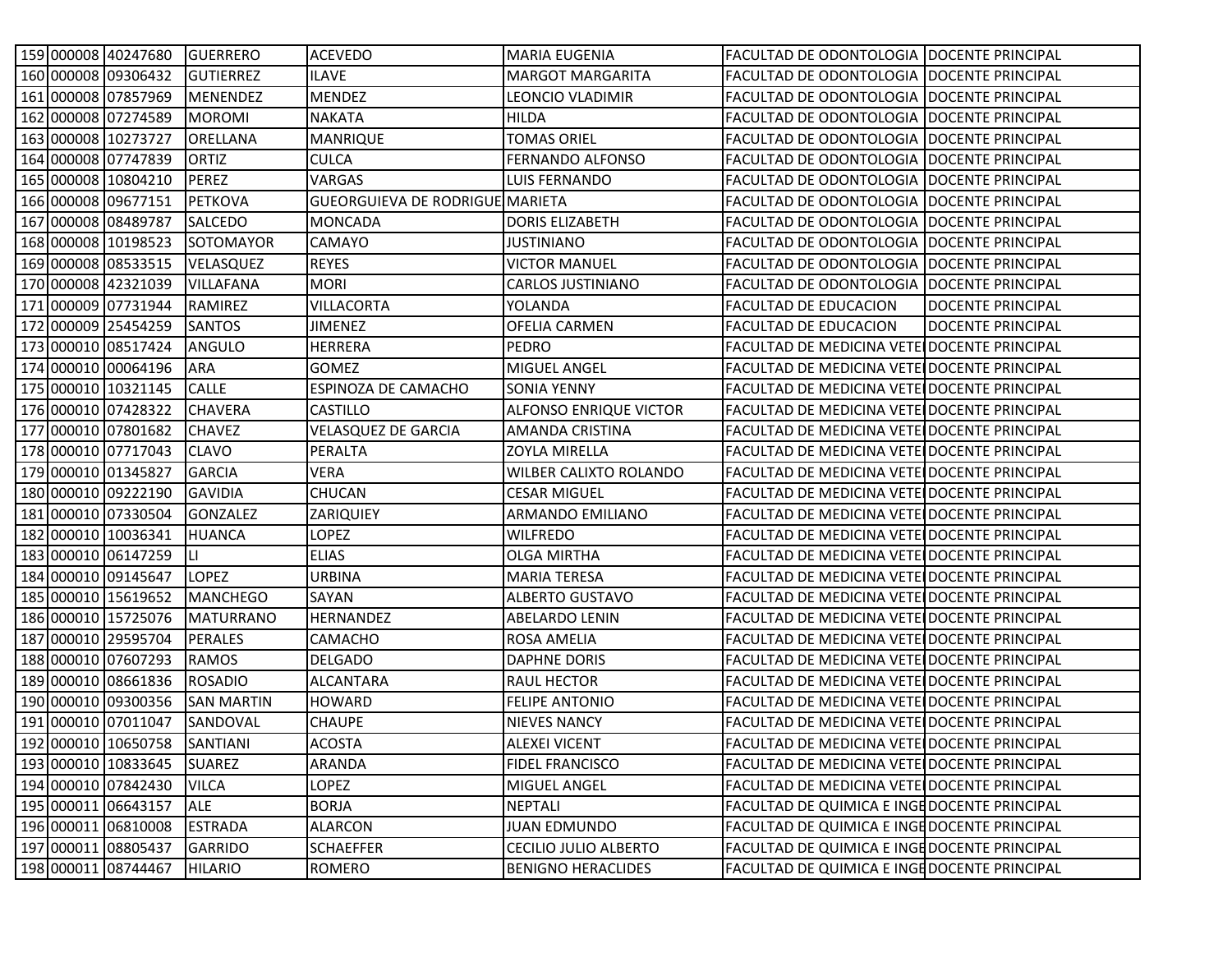|  | 199 000011 10135764        | <b>LINARES</b>    | <b>FUENTES</b>      | <b>THAIS CLEOFE</b>    | FACULTAD DE QUIMICA E INGE DOCENTE PRINCIPAL   |  |
|--|----------------------------|-------------------|---------------------|------------------------|------------------------------------------------|--|
|  | 200 000011 08714366        | LOAYZA            | <b>PEREZ</b>        | JORGE EDUARDO          | FACULTAD DE QUIMICA E INGEDOCENTE PRINCIPAL    |  |
|  | 201 000011 08633698        | <b>OSORIO</b>     | <b>ANAYA</b>        | <b>ANA MARIA</b>       | FACULTAD DE QUIMICA E INGE DOCENTE PRINCIPAL   |  |
|  | 202 000011 067251034 PAZ   |                   | <b>ROJAS</b>        | <b>JOSE LUIS</b>       | FACULTAD DE QUIMICA E INGE DOCENTE PRINC0A6214 |  |
|  | 203 000011 07910003        | <b>REATEGUI</b>   | SANCHEZ             | <b>SCILA</b>           | FACULTAD DE QUIMICA E INGE DOCENTE PRINCIPAL   |  |
|  | 204 000011 08526342        | TAPIA             | HUANAMBAL           | <b>NELSON JUVENAL</b>  | FACULTAD DE QUIMICA E INGEDOCENTE PRINCIPAL    |  |
|  | 205 000011 07540332        | <b>TOMAS</b>      | <b>CHOTA</b>        | <b>GLORIA EVA</b>      | FACULTAD DE QUIMICA E INGEDOCENTE PRINCIPAL    |  |
|  | 206 000011 07554433        | <b>WOOLCOTT</b>   | <b>HURTADO</b>      | <b>JUAN CARLOS</b>     | FACULTAD DE QUIMICA E INGE DOCENTE PRINCIPAL   |  |
|  | 207 000012 07241548        | <b>BOUBY</b>      | <b>TOLENTINO</b>    | <b>FRANCISCA</b>       | FACULTAD DE CIENCIAS ADMINDOCENTE PRINCIPAL    |  |
|  | 208 000012 25511133        | <b>ESPINOZA</b>   | <b>ALTAMIRANO</b>   | <b>MANUEL JORGE</b>    | FACULTAD DE CIENCIAS ADMINDOCENTE PRINCIPAL    |  |
|  | 209 000012 07211371        | <b>ESPINOZA</b>   | <b>HERRERA</b>      | <b>NEMESIO</b>         | FACULTAD DE CIENCIAS ADMIN DOCENTE PRINCIPAL   |  |
|  | 210 000012 07855591        | <b>MAURICIO</b>   | <b>PACHAS</b>       | PABLO WILLINS          | FACULTAD DE CIENCIAS ADMIN DOCENTE PRINCIPAL   |  |
|  | 211 000012 06645336        | <b>MAYURI</b>     | <b>BARRON</b>       | <b>JORGE VICENTE</b>   | FACULTAD DE CIENCIAS ADMIN DOCENTE PRINCIPAL   |  |
|  | 212 000012 08485868        | <b>MIRANDA</b>    | <b>CASTILLO</b>     | <b>ROBERT ALFONSO</b>  | FACULTAD DE CIENCIAS ADMIN DOCENTE PRINCIPAL   |  |
|  | 213 000012 06267648        | NARVAEZ           | <b>LICERAS</b>      | ALEJANDRO              | FACULTAD DE CIENCIAS ADMIN DOCENTE PRINCIPAL   |  |
|  | 214 000012 07224944        | <b>SILVA</b>      | <b>ROJAS</b>        | <b>LEONI VICENTE</b>   | FACULTAD DE CIENCIAS ADMIN DOCENTE PRINCIPAL   |  |
|  | 215 000012 23816558        | <b>UGARTE</b>     | <b>VEGA CENTENO</b> | <b>MAXIMO ALFREDO</b>  | FACULTAD DE CIENCIAS ADMIN DOCENTE PRINCIPAL   |  |
|  | 216 000012 06003952        | <b>VICENTE</b>    | <b>ARMAS</b>        | <b>EDGAR</b>           | FACULTAD DE CIENCIAS ADMIN DOCENTE PRINCIPAL   |  |
|  | 217 000013 08634939        | <b>ANGULO</b>     | <b>SILVA</b>        | LUIS ANGEL             | FACULTAD DE CIENCIAS CONTADOCENTE PRINCIPAL    |  |
|  | 218 000013 06025989        | <b>CHOY</b>       | <b>ZEVALLOS</b>     | <b>ELSA ESTHER</b>     | FACULTAD DE CIENCIAS CONTADOCENTE PRINCIPAL    |  |
|  | 219 000013 08628745        | <b>GARCIA</b>     | <b>VILLEGAS</b>     | <b>EMILIO GABRIEL</b>  | FACULTAD DE CIENCIAS CONTA DOCENTE PRINCIPAL   |  |
|  | 220 000013 07215878        | <b>GRANDA</b>     | CARAZAS             | SEGUNDO ELOY           | FACULTAD DE CIENCIAS CONTADOCENTE PRINCIPAL    |  |
|  | 221 000013 06735001        | PALOMINO          | <b>SILVA</b>        | <b>JULIO ANDRES</b>    | FACULTAD DE CIENCIAS CONTADOCENTE PRINCIPAL    |  |
|  | 222 000013 09036014        | VALENCIA          | <b>GUTIERREZ</b>    | <b>ADOLFO</b>          | FACULTAD DE CIENCIAS CONTADOCENTE PRINCIPAL    |  |
|  | 223 000013 07712178        | <b>VILCHEZ</b>    | <b>OLIVARES</b>     | PERCY ANTONIO          | FACULTAD DE CIENCIAS CONTADOCENTE PRINCIPAL    |  |
|  | 224 000014 08772534        | <b>CARBONEL</b>   | <b>HUAMAN</b>       | CARLOS AUGUSTO ANTONIO | FACULTAD DE CIENCIAS FISICAS DOCENTE PRINCIPAL |  |
|  | 225 000014 10351868        | <b>FASHE</b>      | RAYMUNDO            | <b>OCTAVIO</b>         | FACULTAD DE CIENCIAS FISICAS DOCENTE PRINCIPAL |  |
|  | 226 000014 08434899        | <b>GASTELO</b>    | VILLANUEVA          | JORGE LUIS             | FACULTAD DE CIENCIAS FISICA DOCENTE PRINCIPAL  |  |
|  | 227 000014 09613168        | LANDAURO          | SAENZ               | <b>CARLOS VLADIMIR</b> | FACULTAD DE CIENCIAS FISICA DOCENTE PRINCIPAL  |  |
|  | 228 000014 09215452        | <b>MALPARTIDA</b> | <b>CONTRERAS</b>    | LORENZO                | FACULTAD DE CIENCIAS FISICA DOCENTE PRINCIPAL  |  |
|  | 229 000014 09458366        | PATIÑO            | <b>CAMARGO</b>      | GALO                   | FACULTAD DE CIENCIAS FISICA, DOCENTE PRINCIPAL |  |
|  | 230 000014 07602971        | PEÑA              | <b>RODRIGUEZ</b>    | <b>VICTOR ANTONIO</b>  | FACULTAD DE CIENCIAS FISICAS DOCENTE PRINCIPAL |  |
|  | 231 000014 25645297        | <b>POMA</b>       | <b>TORRES</b>       | MAXIMO HILARIO         | FACULTAD DE CIENCIAS FISICA, DOCENTE PRINCIPAL |  |
|  | 232 000014 09812385 QUISPE |                   | <b>MARCATOMA</b>    | <b>JUSTINIANO</b>      | FACULTAD DE CIENCIAS FISICA DOCENTE PRINCIPAL  |  |
|  | 233 000014 08280449        | RIVERA            | RIOFANO             | PABLO HECTOR           | FACULTAD DE CIENCIAS FISICAS DOCENTE PRINCIPAL |  |
|  | 234 000014 09934476        | ROJAS             | AYALA               | <b>CHACHI</b>          | FACULTAD DE CIENCIAS FISICA DOCENTE PRINCIPAL  |  |
|  | 235 000014 06532544        | VARGAS            | <b>AUCCALLA</b>     | <b>TEOFILO</b>         | FACULTAD DE CIENCIAS FISICA DOCENTE PRINCIPAL  |  |
|  | 236 000014 06225087        | <b>VENTO</b>      | <b>FLORES</b>       | <b>JAIME FRANCISCO</b> | FACULTAD DE CIENCIAS FISICA DOCENTE PRINCIPAL  |  |
|  | 237 000014 06300389        | <b>ZEBALLOS</b>   | VELASQUEZ           | <b>ELVIRA LETICIA</b>  | FACULTAD DE CIENCIAS FISICAS DOCENTE PRINCIPAL |  |
|  | 238 000015 07328272        | <b>ARROYO</b>     | AGUILAR             | SABINO                 | FACULTAD DE CIENCIAS SOCIAL DOCENTE PRINCIPAL  |  |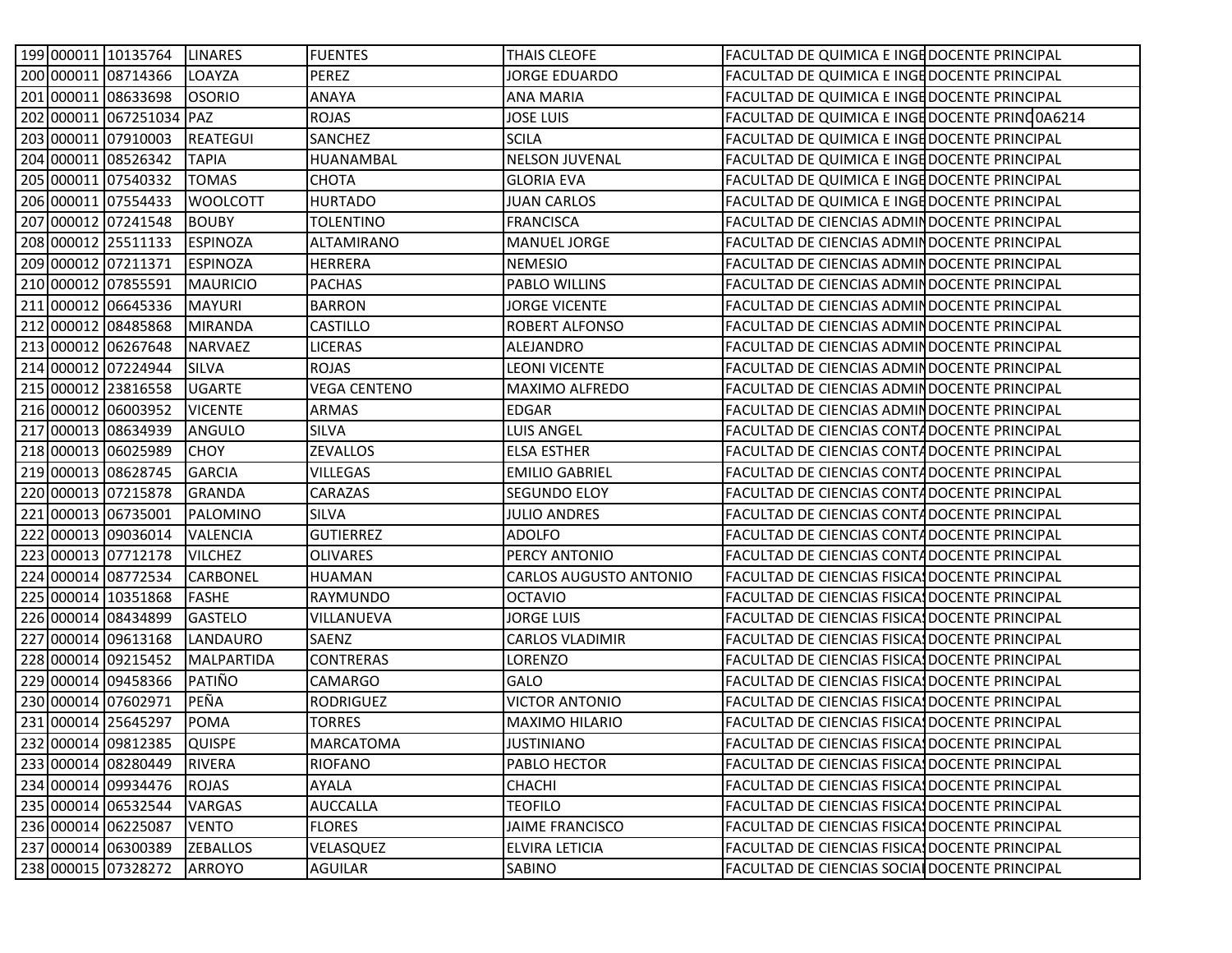|  | 239 000015 07370667 BASTIAND |                    | ATTO                    | <b>MARIA SOLEDAD</b>     | FACULTAD DE CIENCIAS SOCIAL DOCENTE PRINCIPAL        |                          |
|--|------------------------------|--------------------|-------------------------|--------------------------|------------------------------------------------------|--------------------------|
|  | 240 000015 06511623          | <b>BELAUNDE</b>    | <b>OLSCHEWSKI</b>       | <b>LUISA ELVIRA</b>      | FACULTAD DE CIENCIAS SOCIAL DOCENTE PRINCIPAL        |                          |
|  | 241 000015 08339290          | <b>DIAZ</b>        | <b>ENCINAS</b>          | <b>ALIDA ISIDORA</b>     | <b>FACULTAD DE CIENCIAS SOCIAL DOCENTE PRINCIPAL</b> |                          |
|  | 242 000015 08646987          | <b>DURAND</b>      | <b>CASTRO</b>           | <b>DAVID MANSUETO</b>    | <b>FACULTAD DE CIENCIAS SOCIAL DOCENTE PRINCIPAL</b> |                          |
|  | 243 000015 07029682          | <b>ESPINOZA</b>    | <b>CLAUDIO</b>          | <b>CESAR AUGUSTO</b>     | FACULTAD DE CIENCIAS SOCIAL DOCENTE PRINCIPAL        |                          |
|  | 244 000015 001471365 GARCIA  |                    | <b>RIVERO</b>           | <b>ALBERTO ENRIQUE</b>   | FACULTAD DE CIENCIAS SOCIAL DOCENTE PRINC 0A5081     |                          |
|  | 245 000015 06272423          | <b>GIESECKE</b>    | SARA LAFOSSE DE VILDOSO | <b>MERCEDES PATRICIA</b> | FACULTAD DE CIENCIAS SOCIAL DOCENTE PRINCIPAL        |                          |
|  | 246 000015 06235215          | <b>HUAMANTINCO</b> | <b>ARAUJO</b>           | ALICIA ALEJANDRINA       | FACULTAD DE CIENCIAS SOCIAL DOCENTE PRINCIPAL        |                          |
|  | 247 000015 08425674          | <b>MEJIA</b>       | <b>NAVARRETE</b>        | <b>JULIO VICTOR</b>      | FACULTAD DE CIENCIAS SOCIAL DOCENTE PRINCIPAL        |                          |
|  | 248 000015 06619479          | <b>MIRANDA</b>     | VALDIVIA                | <b>FRANKLIN RAMIRO</b>   | FACULTAD DE CIENCIAS SOCIAI DOCENTE PRINCIPAL        |                          |
|  | 249 000015 25505843          | <b>QUIROZ</b>      | <b>CHUECA</b>           | <b>FRANCISCO FELIPE</b>  | FACULTAD DE CIENCIAS SOCIAL DOCENTE PRINCIPAL        |                          |
|  | 250 000015 10135188          | <b>RIOS</b>        | <b>BURGA</b>            | JAIME RODOLFO            | FACULTAD DE CIENCIAS SOCIAL DOCENTE PRINCIPAL        |                          |
|  | 251 000015 06789755          | <b>TANTALEAN</b>   | YNGA                    | <b>HENRY ALEXANDER</b>   | FACULTAD DE CIENCIAS SOCIAL DOCENTE PRINCIPAL        |                          |
|  | 252 000015 07564428          | <b>WONG</b>        | CABANILLAS              | <b>FRANCISCO JAVIER</b>  | FACULTAD DE CIENCIAS SOCIAL DOCENTE PRINCIPAL        |                          |
|  | 253 000016 09050786          | <b>AREVALO</b>     | <b>GOMEZ</b>            | <b>WALTER APARICIO</b>   | FACULTAD DE INGENIERIA EN COOCENTE PRINCIPAL         |                          |
|  | 254 000016 40745335          | <b>BECERRA</b>     | <b>CELIS</b>            | <b>GIULIANA PATRICIA</b> | FACULTAD DE INGENIERIA EN (DOCENTE PRINCIPAL         |                          |
|  | 255 000016 07920871          | <b>CALDERON</b>    | <b>DE ALVARADO</b>      | <b>JULIA MARILU</b>      | FACULTAD DE INGENIERIA EN COOCENTE PRINCIPAL         |                          |
|  | 256 000016 06184372          | <b>ESPINOZA</b>    | <b>ECHE</b>             | JOSE JORGE               | FACULTAD DE INGENIERIA EN CDOCENTE PRINCIPAL         |                          |
|  | 257 000016 08269561          | <b>GONZALES</b>    | <b>TORRES</b>           | <b>MARIO ALBERTO</b>     | FACULTAD DE INGENIERIA EN CDOCENTE PRINCIPAL         |                          |
|  | 258 000016 06018064          | <b>IGLESIAS</b>    | <b>LEON</b>             | SILVIA DEL PILAR         | FACULTAD DE INGENIERIA EN (DOCENTE PRINCIPAL         |                          |
|  | 259 000016 06118148          | <b>MORAN</b>       | YAÑEZ                   | LUIS MIGUEL              | FACULTAD DE INGENIERIA EN CDOCENTE PRINCIPAL         |                          |
|  | 260 000016 09377940          | <b>RENDON</b>      | <b>SCHNEIR</b>          | <b>ERIC</b>              | FACULTAD DE INGENIERIA EN CDOCENTE PRINCIPAL         |                          |
|  | 261 000016 06242869          | <b>SOTOMAYOR</b>   | <b>CABRERA</b>          | <b>ARISTIDES</b>         | FACULTAD DE INGENIERIA EN CDOCENTE PRINCIPAL         |                          |
|  | 262 000017 19021999          | <b>ACEVEDO</b>     | <b>BORREGO</b>          | ADOLFO OSWALDO           | FACULTAD DE INGENIERIA IND DOCENTE PRINCIPAL         |                          |
|  | 263 000017 20021059          | <b>ALVAREZ</b>     | <b>DIAZ</b>             | <b>EZZARD OMAR</b>       | FACULTAD DE INGENIERIA INDI DOCENTE PRINCIPAL        |                          |
|  | 264 000017 08446599          | <b>CACHAY</b>      | <b>BOZA</b>             | <b>ORESTES</b>           | FACULTAD DE INGENIERIA INDI DOCENTE PRINCIPAL        |                          |
|  | 265 000017 07673952          | <b>ESPONDA</b>     | <b>VELIZ</b>            | <b>JORGE JOSE</b>        | FACULTAD DE INGENIERIA INDIDOCENTE PRINCIPAL         |                          |
|  | 266 000017 10417474          | <b>FELICIANO</b>   | MUÑOZ                   | <b>OSIRIS</b>            | FACULTAD DE INGENIERIA INDI DOCENTE PRINCIPAL        |                          |
|  | 267 000017 10185405          | <b>GARCIA</b>      | <b>ZAPATA</b>           | <b>TEONILA DORIA</b>     | FACULTAD DE INGENIERIA IND DOCENTE PRINCIPAL         |                          |
|  | 268 000017 06174908          | <b>MAYTA</b>       | <b>HUATUCO</b>          | ROSMERI AGUSTINA         | FACULTAD DE INGENIERIA INDI DOCENTE PRINCIPAL        |                          |
|  | 269 000018 08696547          | <b>ALARCON</b>     | <b>MATUTTI</b>          | <b>RUBEN VIRGILIO</b>    | FACULTAD DE INGENIERIA ELECOOCENTE PRINCIPAL         |                          |
|  | 270 000018 08852493          | <b>CRUZ</b>        | <b>ORNETTA</b>          | <b>VICTOR MANUEL</b>     | FACULTAD DE INGENIERIA ELE DOCENTE PRINCIPAL         |                          |
|  | 271 000018 06717637          | <b>TEJADA</b>      | MUÑOZ                   | <b>GUILLERMO</b>         | FACULTAD DE INGENIERIA ELECOOCENTE PRINCIPAL         |                          |
|  | 272 000019 06699947 ALIAGA   |                    | <b>TOVAR</b>            | JAIME RAMIRO             | FACULTAD DE PSICOLOGIA   DOCENTE PRINCIPAL           |                          |
|  | 273 000019 25462089          | <b>CANALES</b>     | <b>GABRIEL</b>          | RICARDO CELSO            | <b>FACULTAD DE PSICOLOGIA</b>                        | <b>DOCENTE PRINCIPAL</b> |
|  | 274 000019 06711778          | <b>DIOSES</b>      | <b>CHOCANO</b>          | <b>ALEJANDRO SEGUNDO</b> | FACULTAD DE PSICOLOGIA                               | <b>DOCENTE PRINCIPAL</b> |
|  | 275 000019 08034362          | <b>ESCURRA</b>     | <b>MAYAUTE</b>          | LUIS MIGUEL              | <b>FACULTAD DE PSICOLOGIA</b>                        | DOCENTE PRINCIPAL        |
|  | 276 000019 08323635          | <b>GARCIA</b>      | AMPUDIA                 | LUPE CELICA              | FACULTAD DE PSICOLOGIA                               | <b>DOCENTE PRINCIPAL</b> |
|  | 277 000019 08513279          | <b>GARCIA</b>      | <b>PIZARRO</b>          | <b>PEDRO</b>             | FACULTAD DE PSICOLOGIA                               | DOCENTE PRINCIPAL        |
|  | 278 000019 25625035          | LLAJA              | ROJAS                   | <b>VICTORIA HERMILA</b>  | FACULTAD DE PSICOLOGIA                               | <b>DOCENTE PRINCIPAL</b> |